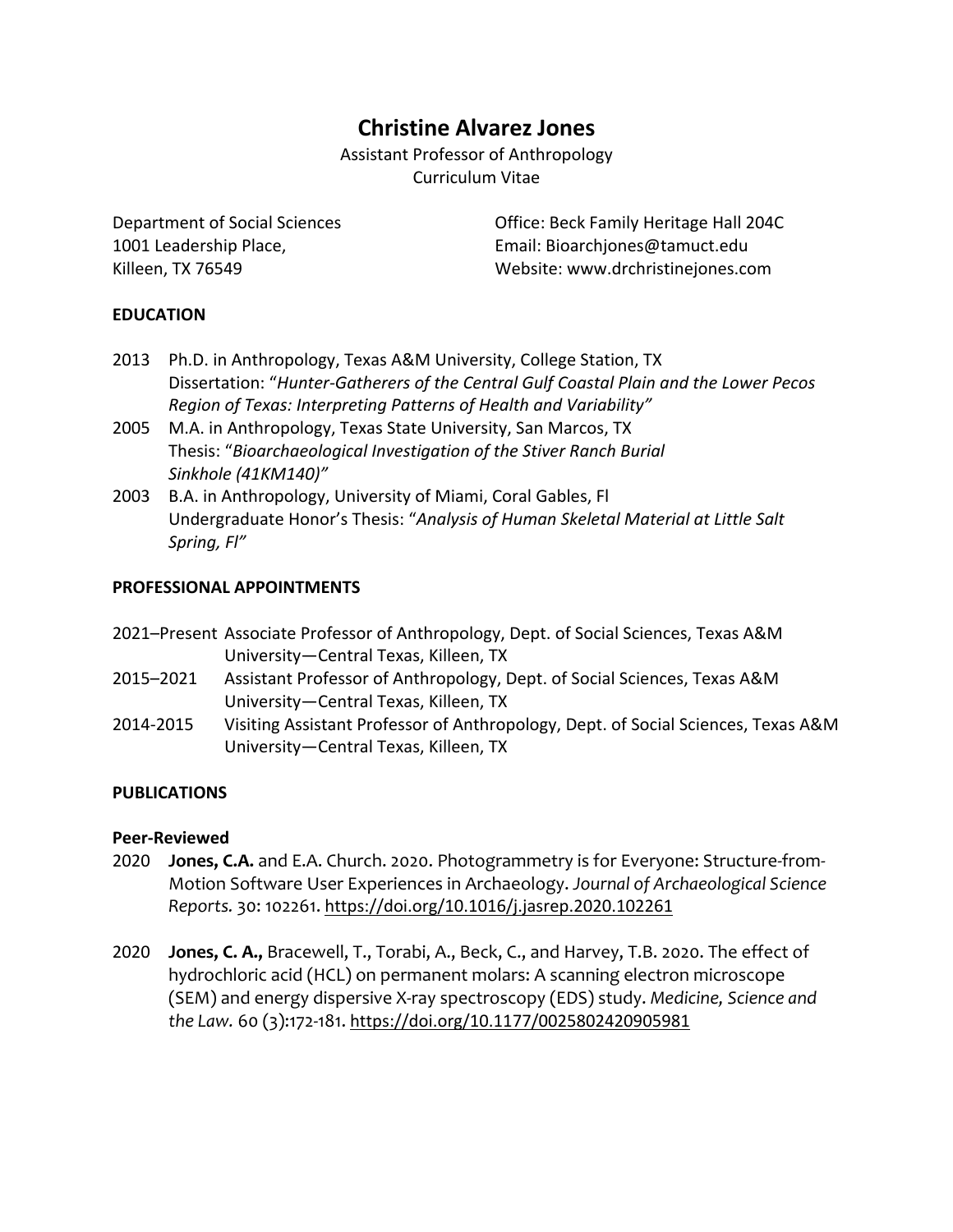- 2019 **Jones, C. A.** 2019. Brucellosis in an adult female from Fate Bell Rock Shelter, Lower Pecos, Texas (4000–1300 BP). *International Journal of Paleopathology*. 24:252-264. https://doi.org/10.1016/j.ijpp.2019.01.005
- 2009 **Jones, C.A.** 2009. Stable Isotope Analysis of Diet of the Mexican War Dead from the Battle of Resaca de la Palma. *Bulletin of the Texas Archaeological Society*. 80:133-144.
- 2005 **Alvarez, C.** 2005. Stable Carbon Isotopes from the Stiver Ranch Burial Sinkhole (41KM140). *Bulletin of the Texas Archaeological Society*. 76:165-171

#### **Encyclopedia Entries**

2018 Jones, C.A. 2018. Estimating Skeletal Sex: Metrics. Encyclopedia entry in the *SAS Encyclopedia of Archaeological Sciences*, Lopez-Varela, S. (ed.), Wiley- Blackwell. *https://doi.org/10.1002/9781119188230.saseas0226*

#### **Other Publications**

2010 Jones, C.A. 2010. Analysis of Human Skeletal Remains from Site 41BX1628. *In Archaeological Data Recovery on Three Sites along the San Antonio River, Bexar County, Texas*, by Antonio E. Padilla and David L. Nickels, pp.513-534. Ecological Communications Corporation, Austin, TX.

#### **Manuscripts in preparation**

Effects of Methodology on Human Dentition Treated in Acid.

Skeletal Analysis of Juvenile Burials from the Lower Pecos Region of Southwest Texas.

Lost and Forgotten on the Frontier: Remote Sensing and Excavation at Fort Gates Cemetery (c.1849-1852). Gatesville, TX. First author with Scharf, J.M.

#### **GRANTS AND FELLOWSHIPS**

- 2019 High Impact Practices Grant awarded for ANTH 4389: Special Topics Field School. QEP Implementation team, Texas A&M Univ. Central Texas US\$2,000
- 2019 College of Arts & Sciences Research Grant, Texas A&M Univ. Central Texas. Second TAMUCT Archaeological field school, Priddy Log Cabin, Maxdale, TX. US\$2,900
- 2018 University Library Grant, STEAM Pop-up Programming Curriculum, Texas A&M Univ. Central Texas. US\$250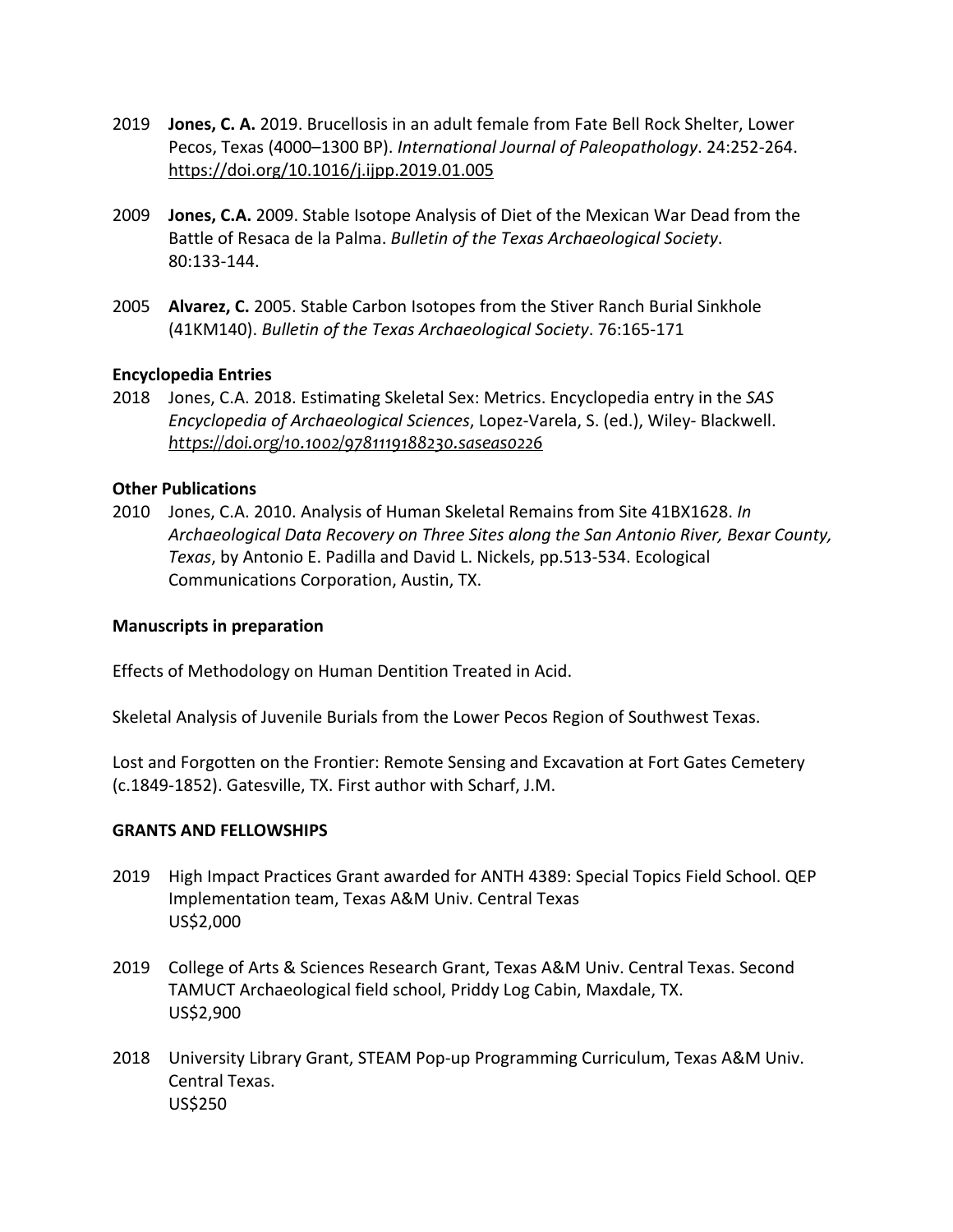- 2016 College of Arts & Sciences Research Grant, Texas A&M Univ. Central Texas. Archaeological Excavation of historic Fort Gates Cemetery, US\$2,000
- 2015 College of Arts & Sciences Research Grant, Texas A&M Univ. Central Texas. Magnetometer survey of historic Fort Gates Cemetery, US\$5,000
- 2015 Public Outreach Grant, Council of Texas Archeologists. Central Texas Archeology Fair, joint event for TAMUCT and Fort Hood US\$500
- 2006 Texas A&M University, Doctoral Diversity Excellence Fellowship, 3-year stipend with 25 to 50% assistanceship US\$ 20,000
- 2005 Research Grant, Southern Texas Archaeological Association. AMS Radiocarbon dating at Stiver Ranch Burial Sinkhole (41km140) US\$ 1,500
- 2004 Student Research Grant, Council of Texas Archaeologists. Stable Isotope testing at Stiver Ranch Burial Sinkhole (41km140) US\$ 500

## **INVITED TALKS**

- 2005 "Stiver's Ranch Burial Sinkhole" Presented at the Southern Texas Archaeological Association, June meeting, San Antonio, TX
- 2005 "Stiver's Ranch Burial Sinkhole" Presented at Council of Texas Archeologists, April Meeting, Camp Mabry, TX
- 2005 "Stiver's Ranch Burial Sinkhole" Presented at Hill Country Archaeological Association March Meeting, Kerrville, TX
- 2005 "Stiver's Ranch Burial Sinkhole" Presented at Llano Uplift Archaeological Society March Meeting, Kingsland, TX
- 2004 "Stiver's Ranch Burial Sinkhole" Presented at University College Cork, Ireland

#### **TEACHING INTERESTS**

Bioarchaeology, Paleopathology, Prehistoric archaeology of the hunter-gatherers in North America, Historic and mortuary archaeology of North America, Forensic anthropology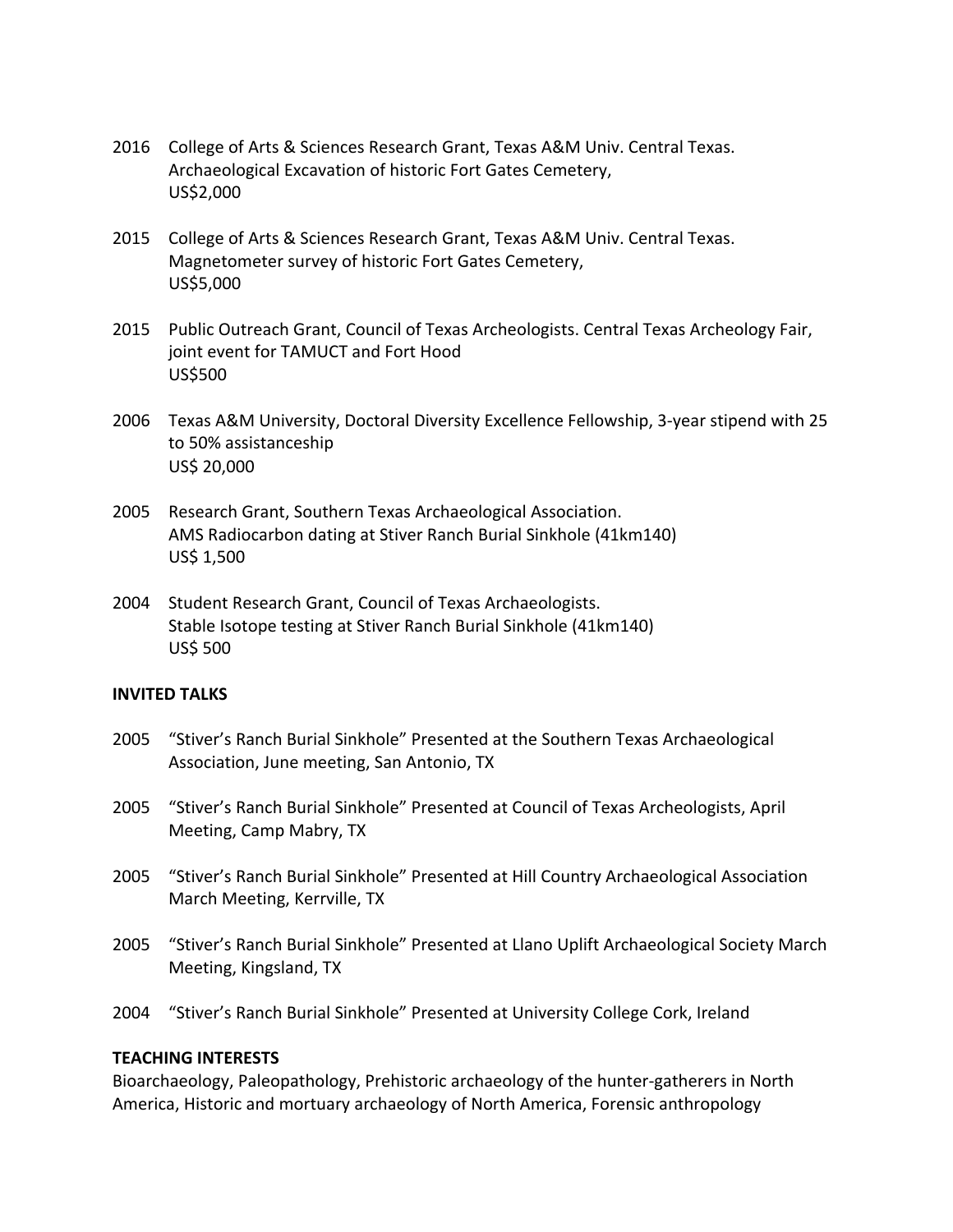# **COURSES TAUGHT**

## **Texas A&M University—Central Texas (2013-Present)**

#### **Undergraduate**

Ancient Civilizations of Mesoamerica Archaeology Archaeological Discoveries Archaeology Field School Archaeology of Warfare and Violence Bioarchaeology Biological Anthropology Cultural Anthropology Cultural Sensitivity

Directed Study (Historical archaeology) Disease through History Forensic Anthropology Human Osteology Myth and Ritual Race and Ethnic Relations Religion in Ancient Scotland (study abroad) Social Sciences Proseminar Wicca and Neo-Paganism

# **Graduate**

Archaeology Field School Archaeology of Warfare and Violence Forensic Anthropology Religion in Ancient Scotland (study abroad) Wicca and Neo-Paganism

# **Texas A&M University, College Station, TX (2007-2013)**

Bioarchaeology (lecturer) Human Osteology (lecturer) Peoples and Cultures: Intro. Cultural Anthropology (graduate instructor)

# **Courses Taught at Texas State University—San Marcos (2003-2006)**

Introduction to Physical Anthropology (face-to-face lecture, adjunct lecturer) Introduction to Physical Anthropology (lab section, graduate lab instructor)

# **San Antonio College (2006)**

Introduction to Physical Anthropology (adjunct instructor)

## **CURRICULUM DEVELOPMENT**

## **Courses Created at Texas A&M University Central Texas (Year created)**

Anthropology of Food (2020) Disease through History (2014) Cultural Sensitivity (2018) Ancient Civilizations of Mesoamerica (2013) Cultural Sensitivity (2017) The Cultural Sensitivity (2017) Religion in Ancient Scotland (2017)–Study Abroad Bioarchaeology (2013) Wicca and Neo-Paganism (2017) Biological Anthropology (2013) Archaeological Discoveries (2016) Cultural Anthropology (2013) Archaeology Field School (2016) Forensic Anthropology (2013) Archaeology of Warfare & Violence (2016) Human Osteology (2013) Forensic Anthropology (2016)–Graduate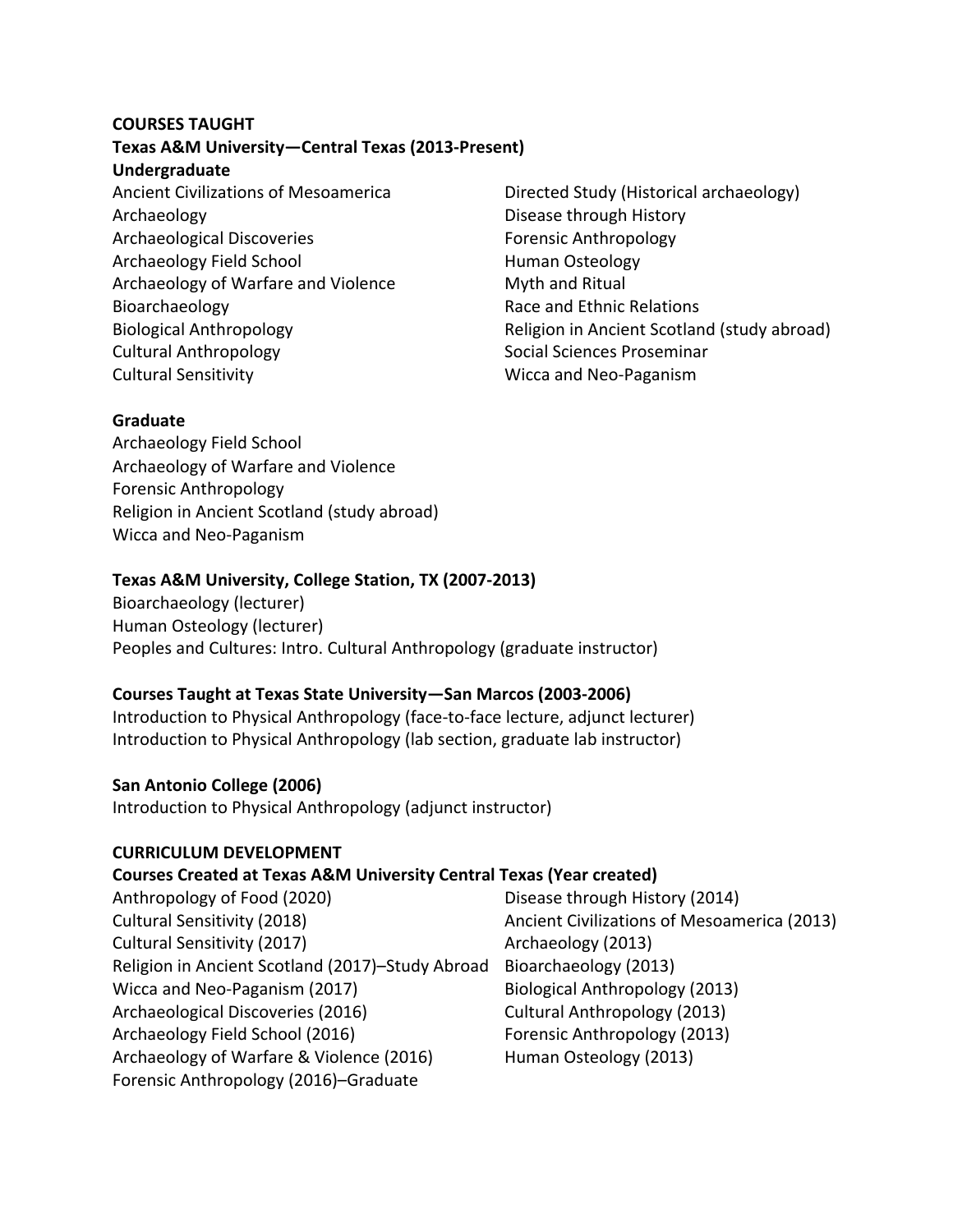# **OTHER TEACHING AND FIELDWORK EXPERIENCE**

| 2014-2013 | Adjunct Faculty, Dept. of Social Sciences, Texas A&M University-Central Texas,<br>Killeen, TX                                 |
|-----------|-------------------------------------------------------------------------------------------------------------------------------|
| 2013      | Lecturer, Dept. of Anthropology, Texas A&M University, College Station, TX                                                    |
| 2009-2007 | Graduate Instructor, Dept. of Anthropology, Texas A&M University, College<br>Station, TX                                      |
| 2006      | Adjunct Lecturer, Dept. of Anthropology, Texas State University, San Marcos, TX                                               |
| 2006      | Adjunct Instructor, Dept. of Sociology, San Antonio C. College, San Antonio, TX                                               |
| 2005      | Adjunct Lecturer, Department of Anthropology, Texas State University, San<br>Marcos, TX                                       |
| 2005-2003 | Graduate Lab Instructor, Department of Anthropology, Texas State University,<br>San Marcos, TX                                |
| 2005      | Field Technician/Field Osteologist, Archaeological and Historical Conservancy,<br>Miami, FL                                   |
| 2005-2003 | Lab Assistant, Human Skeletal Identification Lab, Texas State University,<br>Marcos, TX, Dr. David Glassman, Program Director |
| 2004-2003 | Field Instructor, Death Scene Investigation Training Program, Huntsville, TX &<br>Galveston, TX                               |
| 2004-2003 | Forensic Recovery Assistant, Rose Hill Cemetery, Corpus Christi, TX                                                           |
| 2004      | Crew Member, Center for Archaeological Studies, San Marcos, TX                                                                |
| 2003      | Crew Member, Audubon House Historical Site, Key West, Fl                                                                      |
| 2003      | Crew Member, University of Miami Archaeological Field School, Little Salt<br>Springs, (8so18), Northport, FL                  |

## **MENTORING OF STUDENT WORK**

- 2018 Faculty mentor, Pamela Hanson, Texas A&M University Central Texas. Project title: "Healing pathways: Exploring the Bioarchaeology of Care in the Lower Pecos"
- 2018 Faculty mentor, Diana Townsend, Texas A&M University Central Texas. Library Grant Project title: "Communication Across Time-Symbols & Rock Art" pop-up lesson for K-12 students.
- 2017 Faculty mentor, William Bradley, Middle College Student Summer Research Program, Texas Bioscience Institute, Temple College, Texas. Project title: "Smartphone Photogrammetry: Creating a Quick and Easy Recording Method for Forensic Crime Scenes"
- 2017 Outside committee member, Mary Maybury, Criminal Justice M.A. Thesis committee, Texas A&M University Central Texas, *passed*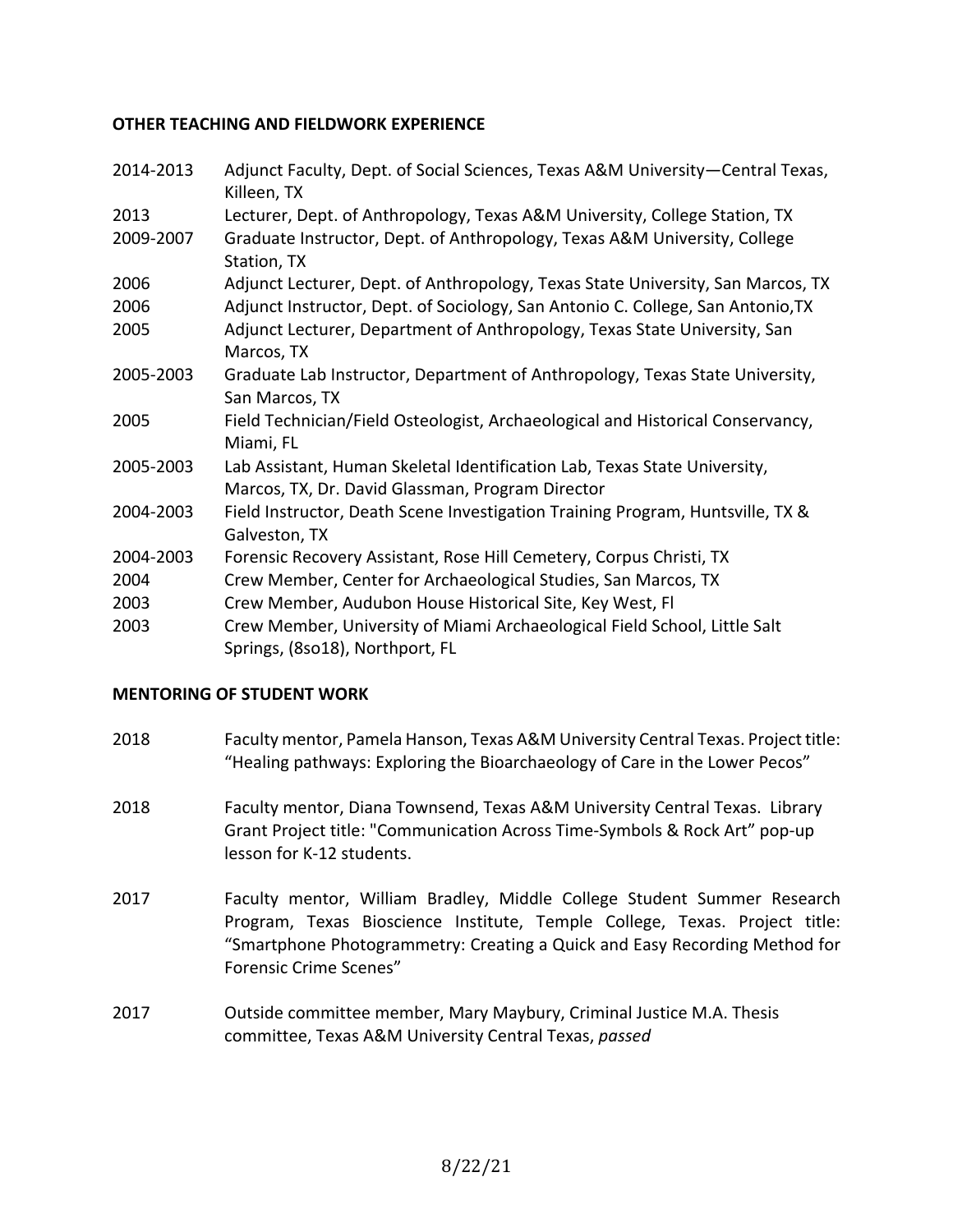| 2017 | Faculty mentor, Hannah Dysinger, John Scharf, Karleigh Scheuster, and Victoria<br>Ward, Texas A&M University Central Texas. Fort Gates Cemetery Archaeological<br>Project: Excavation.                                                               |
|------|------------------------------------------------------------------------------------------------------------------------------------------------------------------------------------------------------------------------------------------------------|
| 2016 | Faculty mentor, William Bradley, Middle College Student Summer Research<br>Program, Texas Bioscience Institute, Temple College, Texas. Project title:<br>"Pioneering the Process to Creating the Ultimate Petroglyph Record Using<br>Photogrammetry" |
| 2016 | Faculty advisor, Anthony Schienschang, Texas A&M University Central Texas.<br>Directed Study Project title: "Not my Brother's Keeper: Forgotten Soldiers of the<br>Texas Frontier"                                                                   |
| 2016 | Faculty advisor, Victoria Ward, Texas A&M University Central Texas. Directed<br>Study Project title: "Digitizing Disconnect: Digitization of Archival photos at the<br><b>Bell County Museum"</b>                                                    |
| 2015 | Faculty mentor, Anthony Schienschang and Victoria Ward, Texas A&M University<br>Central Texas. Fort Gates Cemetery Archaeological project: Remote sensing.                                                                                           |
| 2015 | Outside committee member, James Planck, Criminal Justice M.A. Thesis<br>committee, Texas A&M University Central Texas, passed                                                                                                                        |
| 2014 | Outside committee member, Robert Taylor, Criminal Justice M.A. Thesis<br>committee, Texas A&M University Central Texas                                                                                                                               |

# **CONFERENCE PRESENTATIONS**

## **National**

- 2020 **Jones, C.A.** and Bracewell, T. 2020. Macroscopic analysis and scanning electron microscopy (SEM) of immature permanent molars immersed in hydrochloric acid (HCL, 38%). Poster presented at the annual American Academy of Forensic Sciences meeting, Anaheim, CA.
- 2019 **Jones, C.A.** and Church, E. 2019. Archaeology in 3D: Exploring Differences in Photogrammetric Models Created with Popular Structure-from-Motion (SfM) Archaeological Software from both Drone and Terrestrial Photography. Poster presented at the 84th Annual meeting of the Society for American Archaeology, Albuquerque, NM.
- 2018 Bradley, W. and **Jones, C.A.** 2018. Smartphone Photogrammetry: Creating a Quick and Easy Recording Method for Forensic Crime Scenes. Poster presented at the 87th Annual meeting of the American Association of Physical Anthropologists, Austin, TX.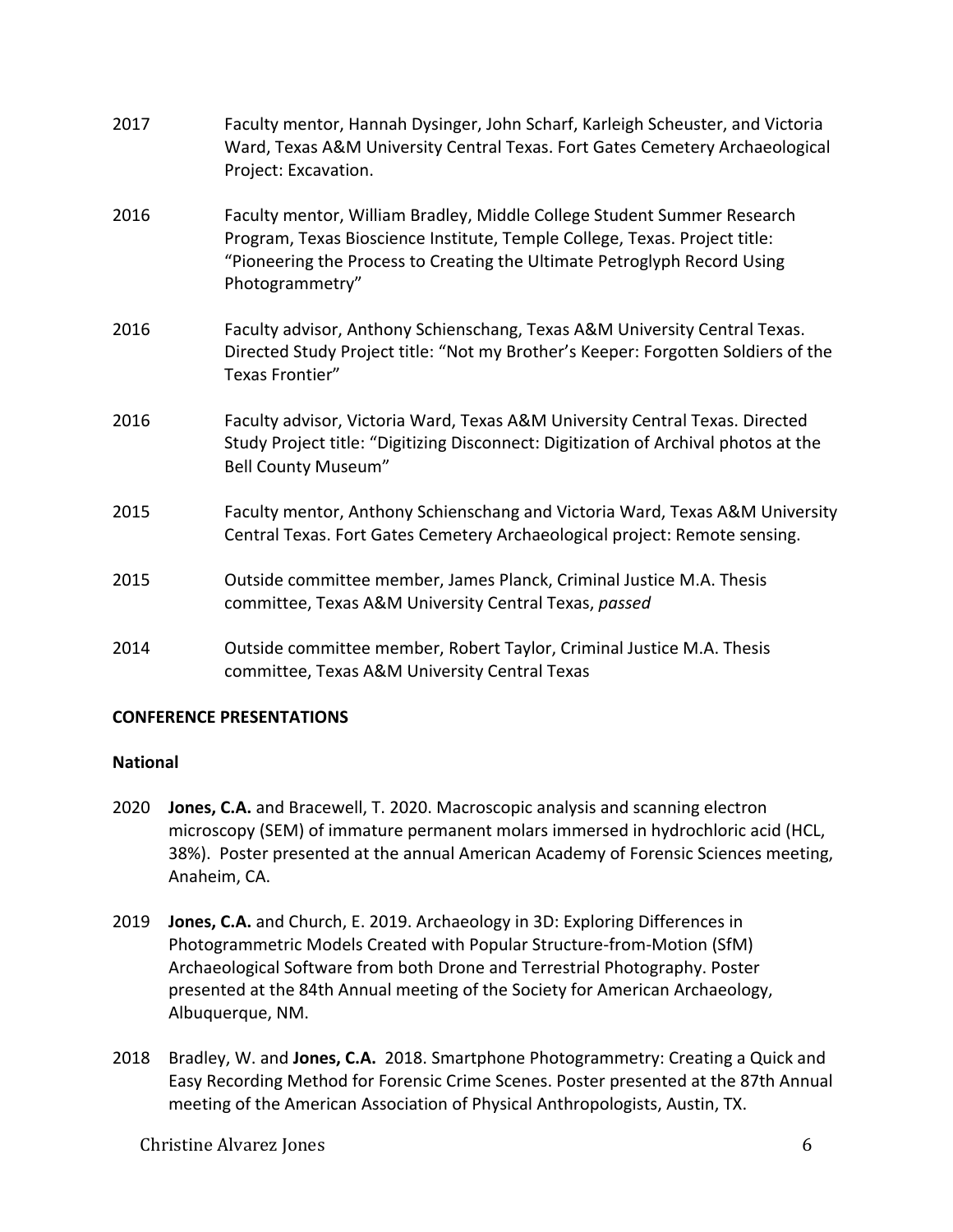- 2009 **Jones, C.A.** 2009. Linear Enamel Hypoplasia Among Coastal and Inland Hunter-Gatherers in Archaic Texas.Poster presented at the 36th Annual North American Meeting of the Paleopathology Association, Chicago, IL
- 2006 **Jones, C.A.** 2006. Analysis of the Human Skeletal Remains from the Fate Bell Shelter (41VV74). Poster presented at the 75th Annual Meeting of the American Association of Physical Anthropologists, Anchorage, AK.
- 2005 **Alvarez, C.** 2005 Sinkhole Burial Sites in Central Texas: A Comparison of Pathological Conditions. Poster Presented at the 74th Annual Meeting of the American Association of Physical Anthropologists, Milwaukee, WI.
- 2004 **Alvarez, C.** 2004. Health at Little Salt Spring: Frequency of Dental Pathologies at a Middle Archaic Site in. Florida. Poster Presented at the 73rd Annual Meeting of the American Association of Physical Anthropologists, Tampa, Fl.

## **Regional**

- 2020 Bracewell, T. and **Jones, C.A.** 2020. The effects of HCL on human dentition: Implications for future research. Poster presented at the annual conference of the Southwestern Association of Criminal Justice, Houston, TX.
- 2018 **Jones, C.A**. and Jones, R.S. 2018. Excavation at the O.T. Tyler House, Coryell County, Texas: 2017 Texas A&M University Central Texas Field School. Paper presented at the 89th Annual Meeting of the Texas Archeological Society, San Antonio, TX.
- 2018 Hanson, P. and **Jones, C.A.** 2018. Healing pathways: Exploring the Bioarchaeology of Care in the Lower Pecos. Poster presented at the 89th Annual Meeting of the Texas Archeological Society, San Antonio, TX.
- 2014 **Jones, C.A.** and Jones, R.S. 2014. Preliminary Investigation of Fort Gates Cemetery.Paper presented at the Central Texas Military History Symposium, Texas A&M University Central Texas, Killeen, TX.
- 2013 Berry, F., Bracewell, T., & **Jones, C.** 2013. Constructing a model for detecting narcotunnels in Texas. Paper presented at the annual conference of the Southwestern Association of Criminal Justice*,* San Antonio, TX.
- 2007 **Jones, C.A.** 2007. Stable Isotope Analysis of Diet of the Mexican War Dead from the Battle of Resaca de la Palma. Paper presented at the 78th Annual Meeting of the Texas Archaeological Society, San Antonio, TX.
- 2005 **Alvarez, C.** 2005. Bioarchaeological Investigation of Human Skeletal Remains at the Stiver Ranch Burial Sinkhole (41KM140). Paper presented at the 75th annual meeting of

Christine Alvarez Jones 7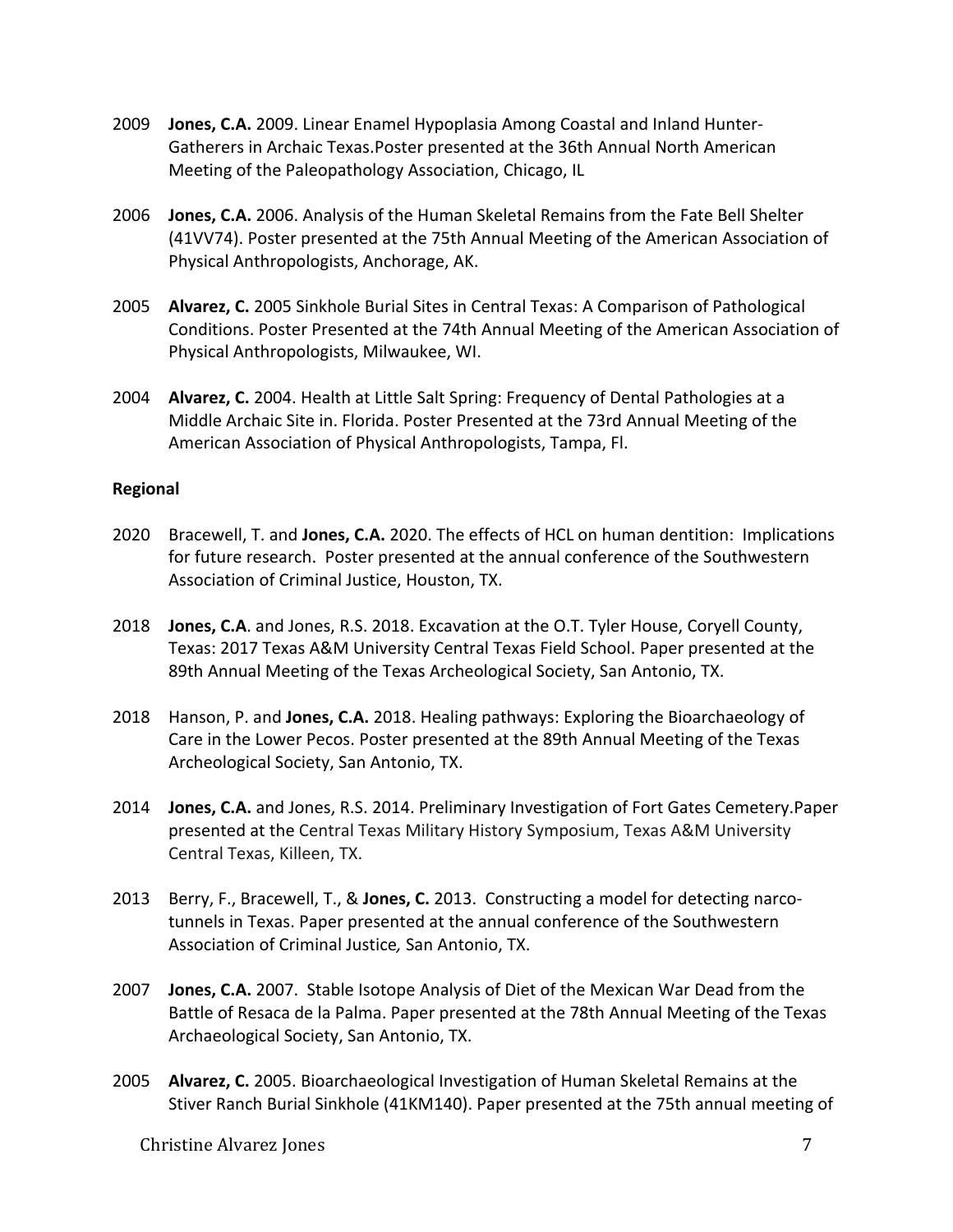the Texas Archaeological Society, College Station, TX.

2003 **Alvarez, C.** 2003. Analysis of Human Skeletal Material at Little Salt Spring, Florida. Paper presented at the 67th annual meeting of the Florida Academy of Sciences, Orlando, Fl.

#### **SERVICE PRESENTATIONS**

- 2016 Faculty research presentation titled "Skeleton Stories: Life and Work as a Bioarchaeologist." Texas A&M University Central Texas
- 2016 Brown Bag Lecture titled "The Lost & Forgotten: Historical Archaeology in Central Texas." Texas A&M University Central Texas
- 2015 Brown Bag Lecture titled "Digging up the Past: Archaeology in Central Texas." Texas A&M University Central Texas

#### **AWARDS AND HONORS**

- 2020 Faculty Senate Summit Scholarship Award, Texas A&M Univ. Central Texas
- 2019 Nominee, Ignite Award for Faculty, Student Leadership and Service Awards, Texas A&M Univ. Central Texas
- 2016 Nominee, Ignite Award for Faculty, Student Leadership and Service Awards Texas A&M Univ. Central Texas
- 2005 College of Liberal Arts Award Academic Excellence in Anthropology, Texas State University–San Marcos
- 2003 Graduate Scholarship, Texas State University –San Marcos
- 2000 Henry King Stanford Scholarship, University of Miami

#### **PROFESSIONAL DEVELOPMENT**

- 2020-2016 Writing Accountability Group for Junior Faculty (WAG Jr.)
- 2018 Faculty Center for Teaching & Learning Magna Online Webinar *What are Microaggressions and What Can I Do About Them?*
- 2017 Faculty Canvas Training
- 2016 Moving Blackboard to Canvas training